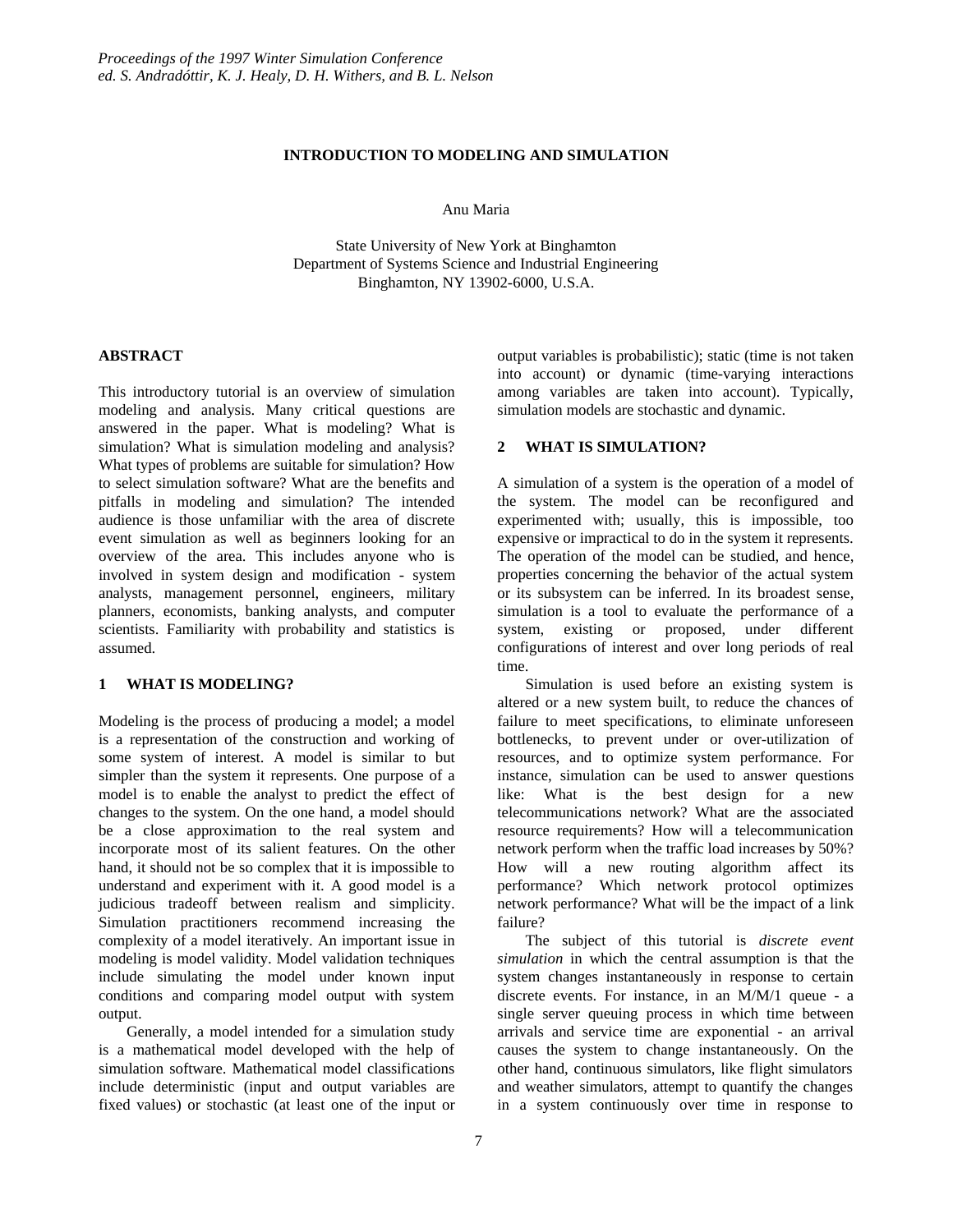controls. Discrete event simulation is less detailed (coarser in its smallest time unit) than continuous simulation but it is much simpler to implement, and hence, is used in a wide variety of situations.

Figure 1 is a schematic of a simulation study. The iterative nature of the process is indicated by the system under study becoming the altered system which then becomes the system under study and the cycle repeats. In a simulation study, human decision making is required at all stages, namely, model development, experiment design, output analysis, conclusion formulation, and making decisions to alter the system under study. The only stage where human intervention is not required is the running of the simulations, which most simulation software packages perform efficiently. The important point is that powerful simulation software is merely a hygiene factor - its absence can hurt a simulation study but its presence will not ensure success. Experienced problem formulators and simulation modelers and analysts are indispensable for a successful simulation study.



Figure 1: Simulation Study Schematic

The steps involved in developing a simulation model, designing a simulation experiment, and performing simulation analysis are:

- Step 1. Identify the problem.
- Step 2. Formulate the problem.
- Step 3. Collect and process real system data.
- Step 4. Formulate and develop a model.
- Step 5. Validate the model.
- Step 6. Document model for future use.
- Step 7. Select appropriate experimental design.
- Step 8. Establish experimental conditions for runs.
- Step 9. Perform simulation runs.
- Step 10. Interpret and present results.
- Step 11. Recommend further course of action.

Although this is a logical ordering of steps in a simulation study, many iterations at various sub-stages may be required before the objectives of a simulation study are achieved. Not all the steps may be possible and/or required. On the other hand, additional steps may have to be performed. The next three sections describe these steps in detail.

# **3 HOW TO DEVELOP A SIMULATION MODEL?**

Simulation models consist of the following components: system entities, input variables, performance measures, and functional relationships. For instance in a simulation model of an M/M/1 queue, the server and the queue are system entities, arrival rate and service rate are input variables, mean wait time and maximum queue length are performance measures, and 'time in system = wait time + service time' is an example of a functional relationship. Almost all simulation software packages provide constructs to model each of the above components. Modeling is arguably the most important part of a simulation study. Indeed, a simulation study is as good as the simulation model. Simulation modeling comprises the following steps:

*Step 1. Identify the problem.* Enumerate problems with an existing system. Produce requirements for a proposed system.

*Step 2. Formulate the problem.* Select the bounds of the system, the problem or a part thereof, to be studied. Define overall objective of the study and a few specific issues to be addressed. Define performance measures - quantitative criteria on the basis of which different system configurations will be compared and ranked. Identify, briefly at this stage, the configurations of interest and formulate hypotheses about system performance. Decide the time frame of the study, i.e., will the model be used for a one-time decision (e.g., capital expenditure) or over a period of time on a regular basis (e.g., air traffic scheduling). Identify the end user of the simulation model, e.g., corporate management versus a production supervisor. Problems must be formulated as precisely as possible.

*Step 3. Collect and process real system data.* Collect data on system specifications (e.g., bandwidth for a communication network), input variables, as well as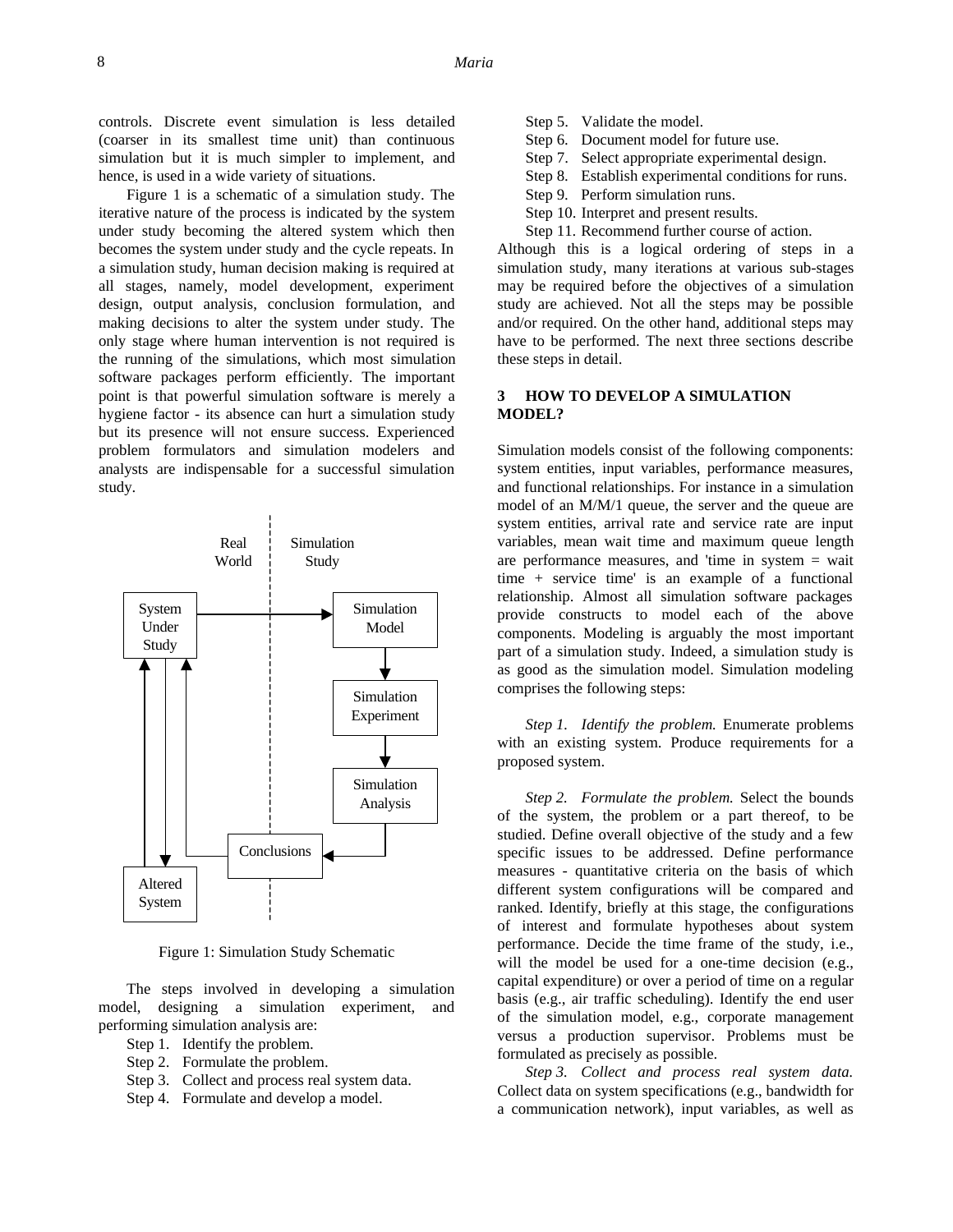performance of the existing system. Identify sources of randomness in the system, i.e., the stochastic input variables. Select an appropriate input probability distribution for each stochastic input variable and estimate corresponding parameter(s).

Software packages for distribution fitting and selection include ExpertFit, BestFit, and add-ons in some standard statistical packages. These aids combine goodness-of-fit tests, e.g.,  $\chi^2$  test, Kolmogorov-Smirnov test, and Anderson-Darling test, and parameter estimation in a user friendly format.

Standard distributions, e.g., exponential, Poisson, normal, hyperexponential, etc., are easy to model and simulate. Although most simulation software packages include many distributions as a standard feature, issues relating to random number generators and generating random variates from various distributions are pertinent and should be looked into. Empirical distributions are used when standard distributions are not appropriate or do not fit the available system data. Triangular, uniform or normal distribution is used as a first guess when no data are available. For a detailed treatment of probability distributions see Maria and Zhang (1997).

*Step 4. Formulate and develop a model.* Develop schematics and network diagrams of the system (How do entities flow through the system?). Translate these conceptual models to simulation software acceptable form. Verify that the simulation model executes as intended. Verification techniques include traces, varying input parameters over their acceptable range and checking the output, substituting constants for random variables and manually checking results, and animation.

*Step 5. Validate the model.* Compare the model's performance under known conditions with the performance of the real system. Perform statistical inference tests and get the model examined by system experts. Assess the confidence that the end user places on the model and address problems if any. For major simulation studies, experienced consultants advocate a structured presentation of the model by the simulation analyst(s) before an audience of management and system experts. This not only ensures that the model assumptions are correct, complete and consistent, but also enhances confidence in the model.

*Step 6. Document model for future use.* Document objectives, assumptions and input variables in detail.

# **4 HOW TO DESIGN A SIMULATION EXPERIMENT?**

A simulation experiment is a test or a series of tests in which meaningful changes are made to the input

variables of a simulation model so that we may observe and identify the reasons for changes in the performance measures. The number of experiments in a simulation study is greater than or equal to the number of questions being asked about the model (e.g., Is there a significant difference between the mean delay in communication networks A and B?, Which network has the least delay: A, B, or C? How will a new routing algorithm affect the performance of network B?). Design of a simulation experiment involves answering the question: what data need to be obtained, in what form, and how much? The following steps illustrate the process of designing a simulation experiment.

*Step 7. Select appropriate experimental design.* Select a performance measure, a few input variables that are likely to influence it, and the levels of each input variable. When the number of possible configurations (product of the number of input variables and the levels of each input variable) is large and the simulation model is complex, common second-order design classes including central composite, Box-Behnken, and fullfactorial should be considered. Document the experimental design.

*Step 8. Establish experimental conditions for runs*. Address the question of obtaining accurate information and the most information from each run. Determine if the system is stationary (performance measure does not change over time) or non-stationary (performance measure changes over time). Generally, in stationary systems, steady-state behavior of the response variable is of interest. Ascertain whether a terminating or a nonterminating simulation run is appropriate. Select the run length. Select appropriate starting conditions (e.g., empty and idle, five customers in queue at time 0). Select the length of the warm-up period, if required. Decide the number of independent runs - each run uses a different random number stream and the same starting conditions by considering output data sample size. Sample size must be large enough (at least 3-5 runs for each configuration) to provide the required confidence in the performance measure estimates. Alternately, use common random numbers to compare alternative configurations by using a separate random number stream for each sampling process in a configuration. Identify output data most likely to be correlated.

*Step 9. Perform simulation runs*. Perform runs according to steps 7-8 above.

# **5 HOW TO PERFORM SIMULATION ANALYSIS?**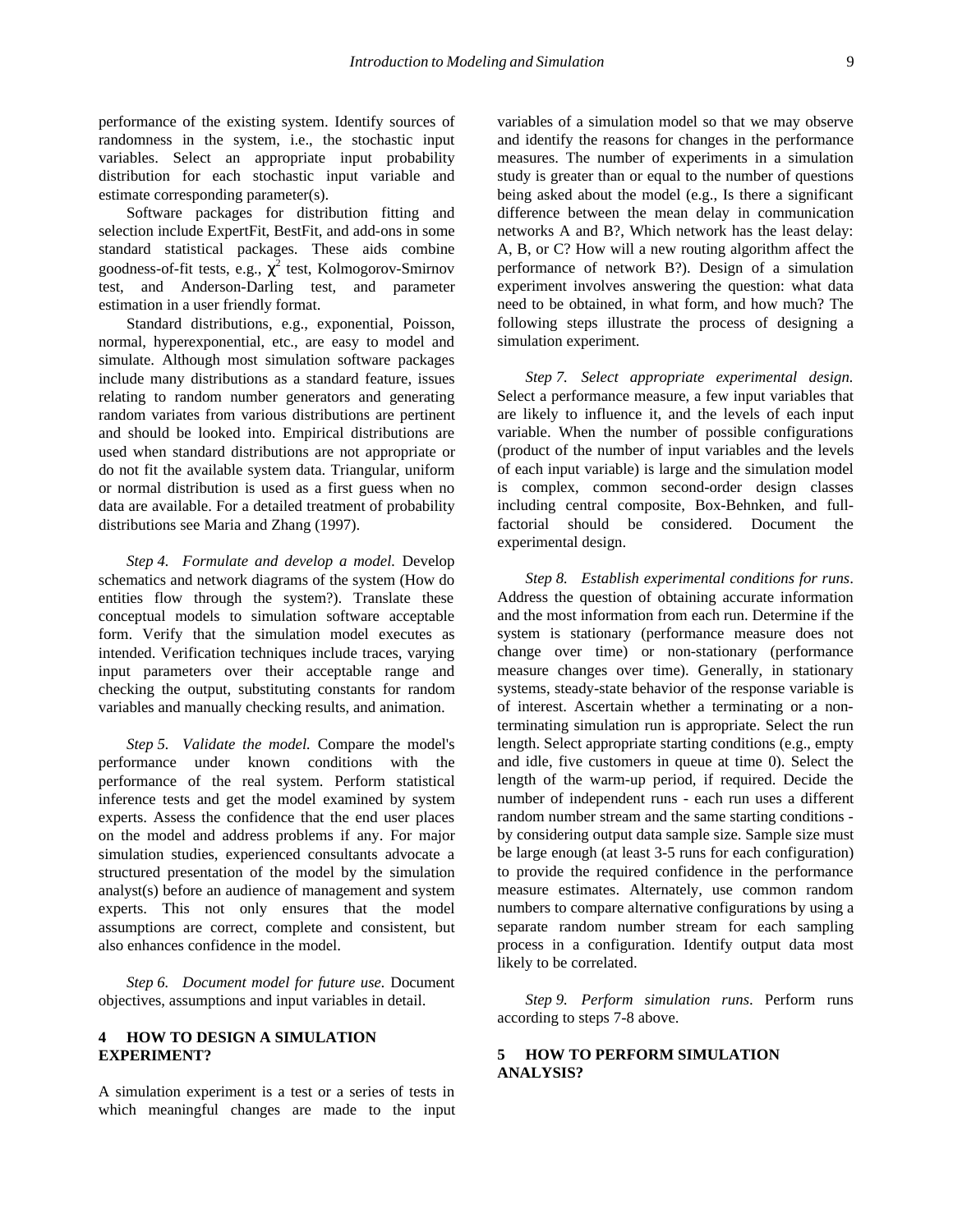Most simulation packages provide run statistics (mean, standard deviation, minimum value, maximum value) on the performance measures, e.g., wait time (non-time persistent statistic), inventory on hand (time persistent statistic). Let the mean wait time in an M/M/1 queue observed from n runs be  $W_1, W_2, \ldots, W_n$ . It is important to understand that the mean wait time W is a random variable and the objective of output analysis is to estimate the true mean of W and to quantify its variability.

Notwithstanding the facts that there are no data collection errors in simulation, the underlying model is fully known, and replications and configurations are user controlled, simulation results are difficult to interpret. An observation may be due to system characteristics or just a random occurrence. Normally, statistical inference can assess the significance of an observed phenomenon, but most statistical inference techniques assume independent, identically distributed (iid) data. Most types of simulation data are autocorrelated, and hence, do not satisfy this assumption. Analysis of simulation output data consists of the following steps.

*Step 10. Interpret and present results.* Compute numerical estimates (e.g., mean, confidence intervals) of the desired performance measure for each configuration of interest. To obtain confidence intervals for the mean of autocorrelated data, the technique of batch means can be used. In batch means, original contiguous data set from a run is replaced with a smaller data set containing the means of contiguous batches of original observations. The assumption that batch means are independent may not always be true; increasing total sample size and increasing the batch length may help.

Test hypotheses about system performance. Construct graphical displays (e.g., pie charts, histograms) of the output data. Document results and conclusions.

*Step 11. Recommend further course of action.* This may include further experiments to increase the precision and reduce the bias of estimators, to perform sensitivity analyses, etc.

#### **6 AN EXAMPLE**

A machine shop contains two drills, one straightener, and one finishing operator. Figure 2 shows a schematic of the machine shop. Two types of parts enter the machine shop.



Figure 2: Schematic of the Machine Shop

Type 1 parts require drilling, straightening, and finishing in sequence. Type 2 parts require only drilling and finishing. The frequency of arrival and the time to be routed to the drilling area are deterministic for both types of parts.

*Step 1. Identify the problem.* The utilization of drills, straightener, and finishing operator needs to be assessed. In addition, the following modification to the original system is of interest: the frequency of arrival of both parts is exponential with the same respective means as in the original system.

*Step 2. Formulate the problem.* The objective is to obtain the utilization of drills, straightener, and finishing operator for the *original system* and the *modification*. The assumptions include:

- $\bullet$  The two drills are identical
- There is no material handling time between the three operations.
- Machine availability implies operator availability.
- Parts are processed on a FIFO basis.
- All times are in minutes.

*Step 3. Collect and process real system data.* At the job shop, a Type 1 part arrives every 30 minutes, and a Type 2 part arrives every 20 minutes. It takes 2 minutes to route a Type 1 part and 10 minutes to route a Type 2 part to the drilling area. Parts wait in a queue till one of the two drilling machines becomes available. After drilling, Type 1 parts are routed to the straightener and Type 2 parts are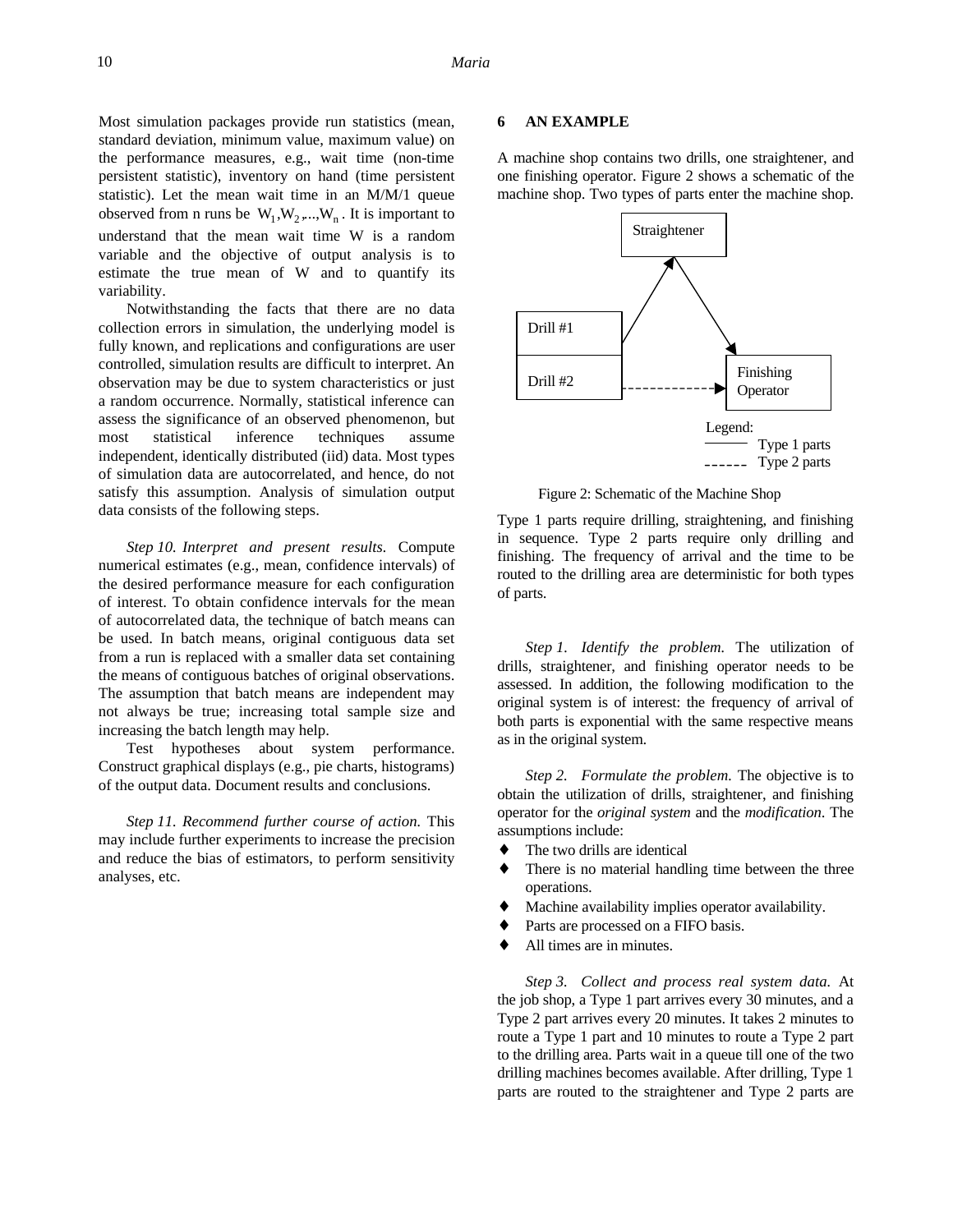routed to the finishing operator. After straightening, Type 1 parts are routed to the finishing operator.

The operation times for either part were determined to be as follows. Drilling time is normally distributed with mean 10.0 and standard deviation 1.0. Straightening time is exponentially distributed with a mean of 15.0. Finishing requires 5 minutes per part.

*Step 4. Formulate and develop a model.* A model of the system and the modification was developed using a simulation package. A trace verified that the parts flowed through the job shop as expected.

*Step 5. Validate the model.* The utilization for a sufficiently long run of the original system was judged to be reasonable by the machine shop operators.

*Step 6. Document model for future use.* The models of the original system and the modification were documented as thoroughly as possible.

*Step 7. Select appropriate experimental design.* The original system and the modification described above were studied.

*Step 8. Establish experimental conditions for runs.* Each model was run three times for 4000 minutes and statistical registers were cleared at time 1000, so the statistics below were collected on the time interval [1000, 4000]. At the beginning of a simulation run, there were no parts in the machine shop.

*Step 9. Perform simulation runs.* Runs were performed as specified in Step 8 above.

*Step 10. Interpret and present results.* Table 1 contains the utilization statistics of the three operations for the original system and the modification (in parentheses).

Table 1: Utilization Statistics

| 1 acie 1: Cumaanon saansucs |            |               |            |  |
|-----------------------------|------------|---------------|------------|--|
|                             | Drilling   | Straightening | Finishing  |  |
| Mean Run #1                 | 0.83(0.78) | 0.51(0.58)    | 0.42(0.39) |  |
| Mean Run #2                 | 0.82(0.90) | 0.52(0.49)    | 0.41(0.45) |  |
| Mean Run #3                 | 0.84(0.81) | 0.42(0.56)    | 0.42(0.40) |  |
| Std. Dev. Run #1            | 0.69(0.75) | 0.50(0.49)    | 0.49(0.49) |  |
| Std. Dev. Run #2            | 0.68(0.78) | 0.50(0.50)    | 0.49(0.50) |  |
| Std. Dev. Run #3            | 0.69(0.76) | 0.49(0.50)    | 0.49(0.49) |  |

Mean utilization represents the fraction of time a server is busy, i.e., busy time/total time. Furthermore, the average utilization output for drilling must be divided by the number of drills in order to get the utilization per drill. Each drill is busy about 40% of the time and straightening and finishing operations are busy about half the time. This implies that for the given work load, the system is

underutilized. Consequently, the average utilization did not change substantially between the original system and the modification; the standard deviation of the drilling operation seems to have increased because of the increased randomness in the modification. The statistical significance of these observations can be determined by computing confidence intervals on the mean utilization of the original and modified systems.

*Step 11. Recommend further course of action.* Other performance measures of interest may be: throughput of parts for the system, mean time in system for both types of parts, average and maximum queue lengths for each operation. Other modifications of interest may be: the flow of parts to the machine shop doubles, the finishing operation will be repeated for 10% of the products on a probabilistic basis.

### **7 WHAT MAKES A PROBLEM SUITABLE FOR SIMULATION MODELING AND ANALYSIS?**

In general, whenever there is a need to model and analyze randomness in a system, simulation is the tool of choice. More specifically, situations in which simulation modeling and analysis is used include the following:

- ♦ It is impossible or extremely expensive to observe certain processes in the real world, e.g., next year's cancer statistics, performance of the next space shuttle, and the effect of Internet advertising on a company's sales.
- Problems in which mathematical model can be formulated but analytic solutions are either impossible (e.g., job shop scheduling problem, highorder difference equations) or too complicated (e.g., complex systems like the stock market, and large scale queuing models).
- ♦ It is impossible or extremely expensive to validate the mathematical model describing the system, e.g., due to insufficient data.

Applications of simulation abound in the areas of government, defense, computer and communication systems, manufacturing, transportation (air traffic control), health care, ecology and environment, sociological and behavioral studies, biosciences, epidemiology, services (bank teller scheduling), economics and business analysis.

# **8 HOW TO SELECT SIMULATION SOFTWARE?**

Although a simulation model can be built using general purpose programming languages which are familiar to the analyst, available over a wide variety of platforms, and less expensive, most simulation studies today are implemented using a simulation package. The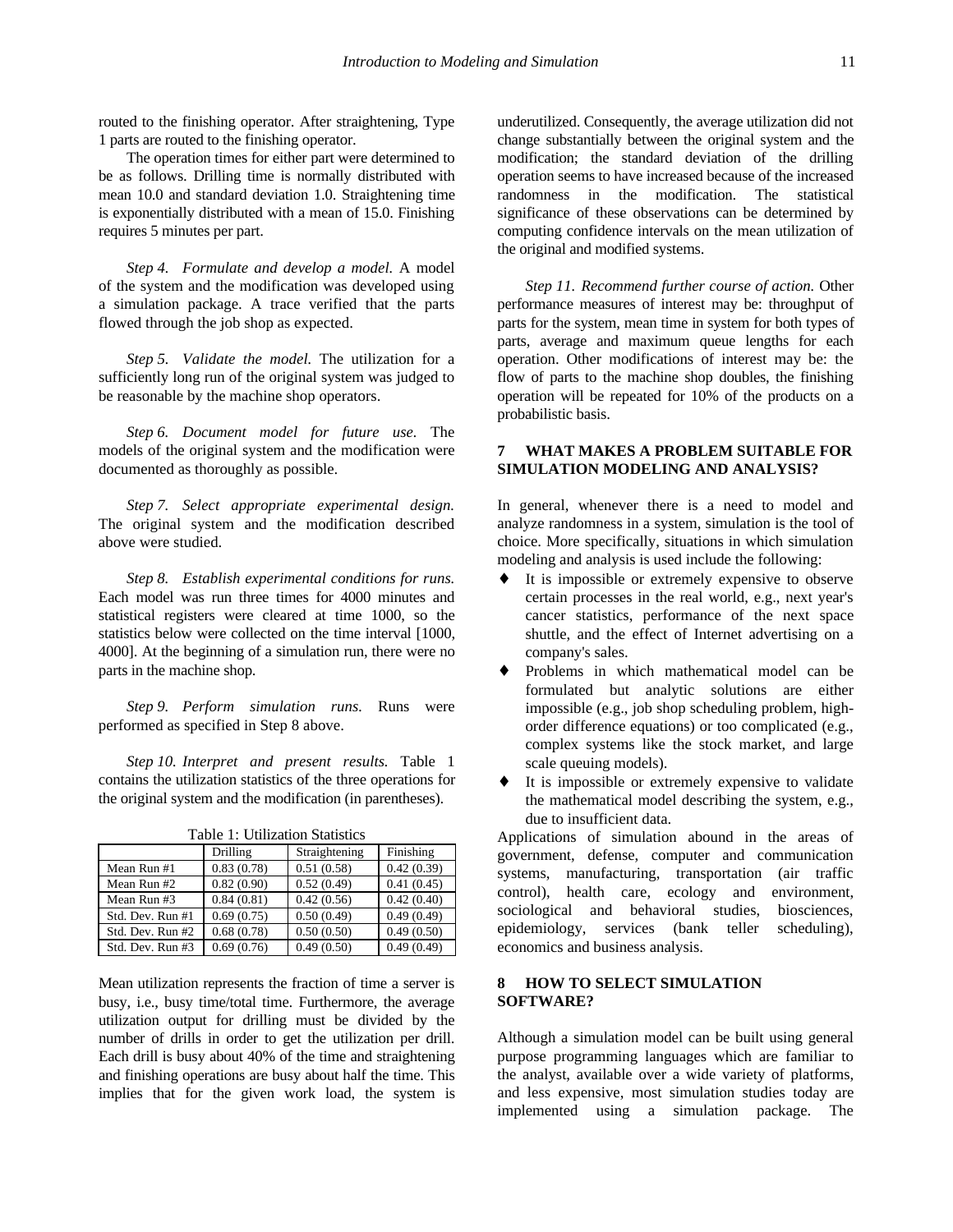advantages are reduced programming requirements; natural framework for simulation modeling; conceptual guidance; automated gathering of statistics; graphic symbolism for communication; animation; and increasingly, flexibility to change the model. There are hundreds of simulation products on the market, many with price tags of \$15,000 or more. Naturally, the question of how to select the best simulation software for an application arises. Metrics for evaluation include modeling flexibility, ease of use, modeling structure (hierarchical v/s flat; object-oriented v/s nested), code reusability, graphic user interface, animation, dynamic business graphics, hardware and software requirements, statistical capabilities, output reports and graphical plots, customer support, and documentation.

The two types of simulation packages are simulation languages and application-oriented simulators (Table 2). Simulation languages offer more flexibility than the application-oriented simulators. On the other hand, languages require varying amounts of programming expertise. Application-oriented simulators are easier to learn and have modeling constructs closely related to the application. Most simulation packages incorporate animation which is excellent for communication and can be used to debug the simulation program; a "correct looking" animation, however, is not a guarantee of a valid model. More importantly, animation is not a substitute for output analysis.

| Table 2: Simulation Packages |  |
|------------------------------|--|
|------------------------------|--|

| $\cdots$          |                                                |  |
|-------------------|------------------------------------------------|--|
| Type Of           | Examples                                       |  |
| Simulation        |                                                |  |
| Package           |                                                |  |
| Simulation        | Arena (previously SIMAN), AweSim! (previously  |  |
| languages         | SLAM II), Extend, GPSS, Micro Saint,           |  |
|                   | SIMSCRIPT. SLX                                 |  |
|                   | Object-oriented software: MODSIM III, SIMPLE++ |  |
|                   | Animation software: Proof Animation            |  |
| Application       | Manufacturing: AutoMod, Extend+MFG,            |  |
| -Oriented         | FACTOR/AIM, ManSim/X, MP\$IM,                  |  |
| <b>Simulators</b> | ProModel, QUEST, Taylor II, WITNESS            |  |
|                   | Communications/computer: COMNET III,           |  |
|                   | NETWORK II.5, OPNET Modeler, OPNET             |  |
|                   | Planner, SES/Strategizer, SES/workbench        |  |
|                   | Business: BP\$IM, Extend+BPR, ProcessModel,    |  |
|                   | ServiceModel, SIMPROCESS, Time machine         |  |
|                   | Health Care: MedModel                          |  |

# **9 BENEFITS OF SIMULATION MODELING AND ANALYSIS**

According to practitioners, simulation modeling and analysis is one of the most frequently used operations research techniques. When used judiciously, simulation modeling and analysis makes it possible to:

♦ Obtain a better understanding of the system by developing a mathematical model of a system of interest, and observing the system's operation in detail over long periods of time.

- Test hypotheses about the system for feasibility.
- Compress time to observe certain phenomena over long periods or expand time to observe a complex phenomenon in detail.
- ♦ Study the effects of certain informational, organizational, environmental and policy changes on the operation of a system by altering the system's model; this can be done without disrupting the real system and significantly reduces the risk of experimenting with the real system.
- Experiment with new or unknown situations about which only weak information is available.
- Identify the "driving" variables ones that performance measures are most sensitive to - and the inter-relationships among them.
- Identify bottlenecks in the flow of entities (material, people, etc.) or information.
- ♦ Use multiple performance metrics for analyzing system configurations.
- Employ a systems approach to problem solving.
- Develop well designed and robust systems and reduce system development time.

# **10 WHAT ARE SOME PITFALLS TO GUARD AGAINST IN SIMULATION?**

Simulation can be a time consuming and complex exercise, from modeling through output analysis, that necessitates the involvement of resident experts and decision makers in the entire process. Following is a checklist of pitfalls to guard against.

- ♦ Unclear objective.
- Using simulation when an analytic solution is appropriate.
- ♦ Invalid model.
- ♦ Simulation model too complex or too simple.
- Erroneous assumptions.
- Undocumented assumptions. This is extremely important and it is strongly suggested that assumptions made at each stage of the simulation modeling and analysis exercise be documented thoroughly.
- ♦ Using the wrong input probability distribution.
- Replacing a distribution (stochastic) by its mean (deterministic).
- ♦ Using the wrong performance measure.
- Bugs in the simulation program.
- ♦ Using standard statistical formulas that assume independence in simulation output analysis.
- $\bullet$  Initial bias in output data.
- ♦ Making one simulation run for a configuration.